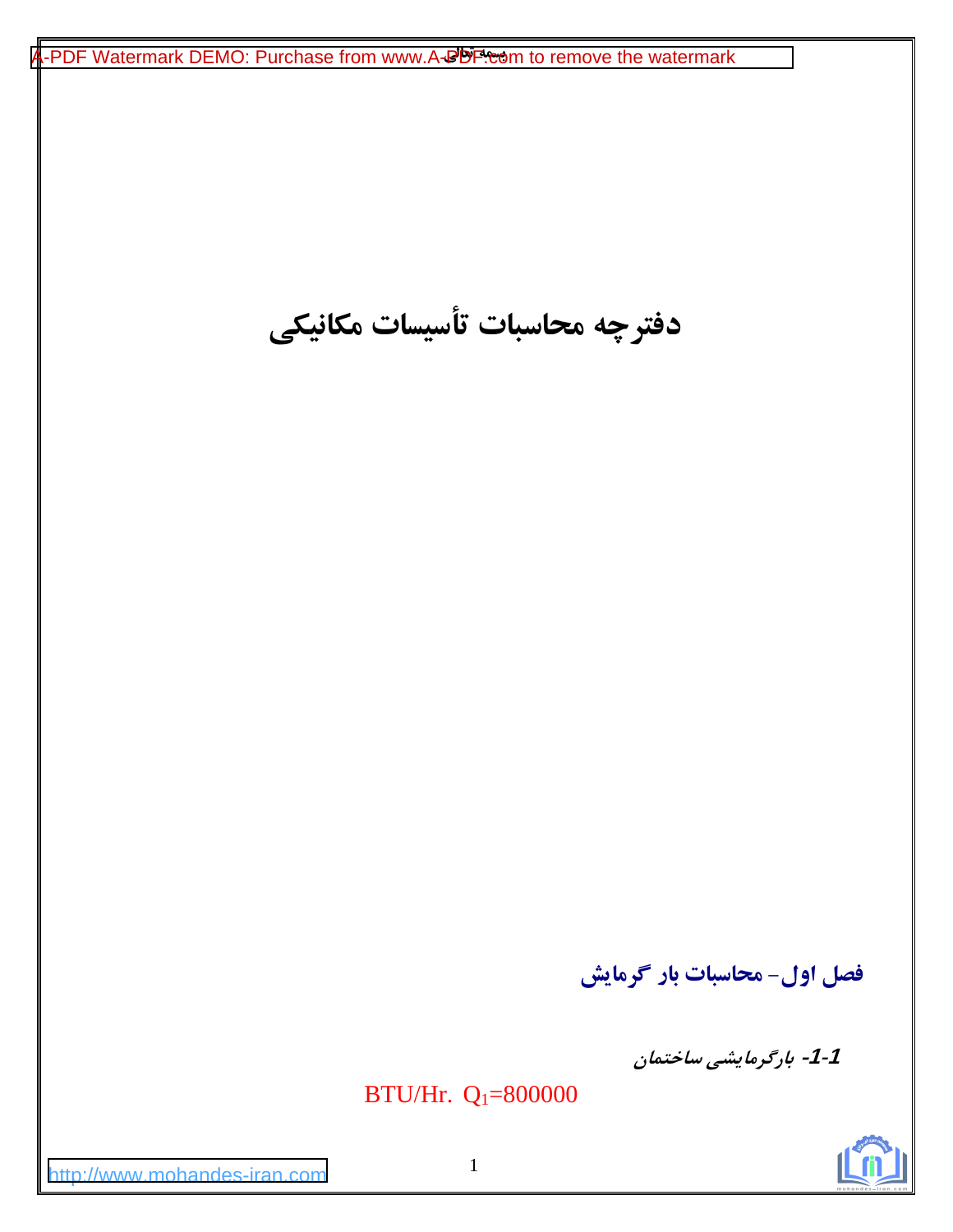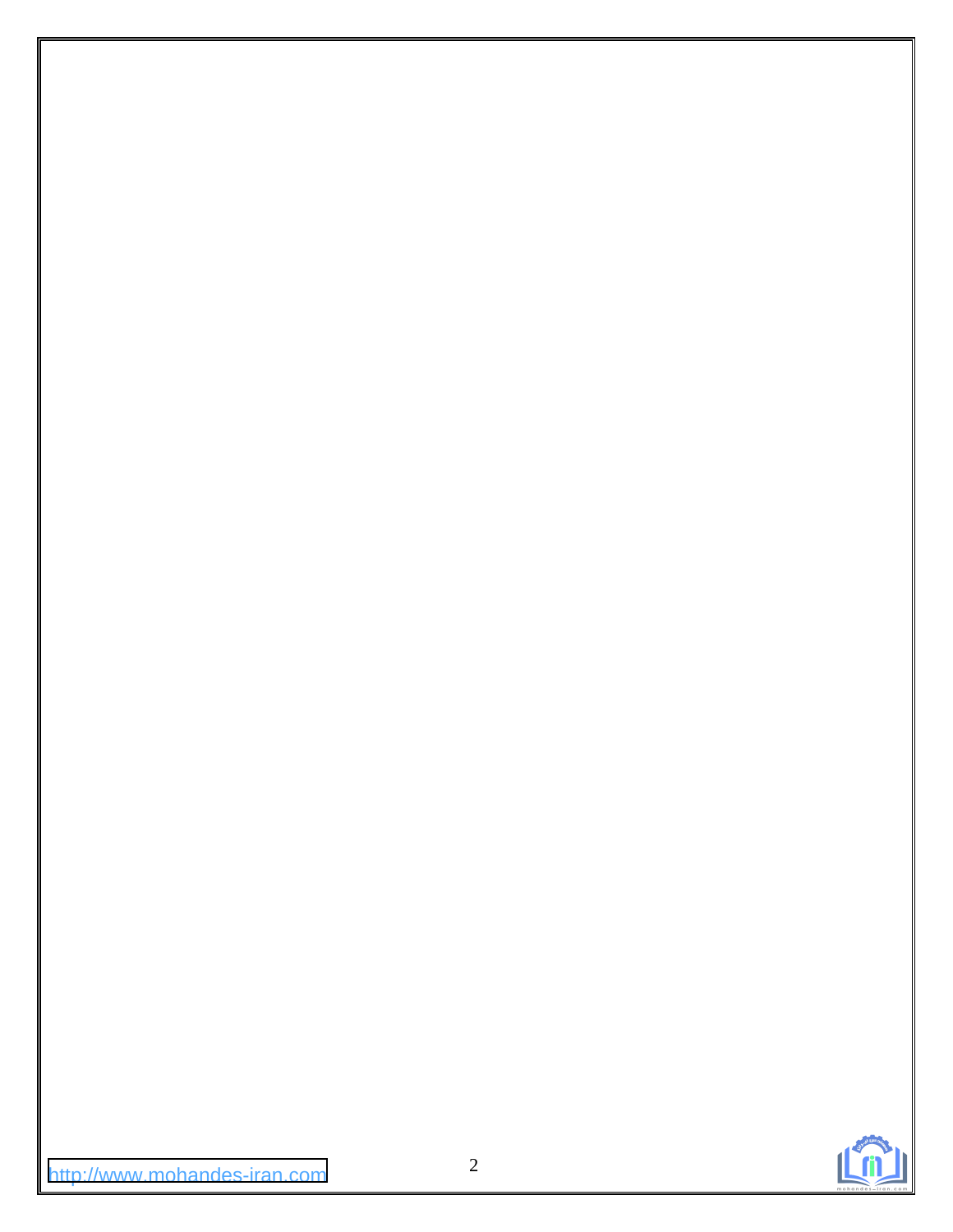**-2 بارگرمایشی آبگرم مصرفی ساختمان: BTU/Hr** = ....... $Q_2 = 8.33 \times GPH$  (Actual hot water consumption)  $\times 80^\circ F$ BTU/Hr.  $Q_2 = 570000$  گرمایش و محاسبات استخر:)١ حجم آب استخر: A (GROSS SEC. OF POOL) = 300 m<sup>2</sup> H = 2 m V = 600 m<sup>3</sup> V = 160000 gal **Vt =160000 GAL**  استخر مناسب برای استفاده 170 نفر با وزن تقریبی).lb)155 است. تعداد دفعات گردش آب استخر در روز4 بار می باشد. مدت زمان گرمایش استخر در زمان راه اندازی24 ساعت می باشد. Inlet water temperature: 40ºf

Pool water temperature: 80ºf Change pre day: 24hr÷4=6hr Flow rate =160000÷6=27000 GPH or 440 GPM Pool pump capacity: 440 GPM The quantity of makeup water required for pool: (70(person)  $\div 8.33$  (gal/lb.)  $\times$  155lb $\div 60$ min=22GPM

Pool heating load:  $((Q_3 = 8.33 \times 20 \times 440 \text{ GPM} \times 40\text{°F} = 2932160 \text{ BTU/Hr})$ Hot water flow rate: 2932160 ÷9996=293 GPM

 :با توجه به حجم استخر دستگاه یونیزاسیون مورد نیاز جهت تصفیه آب داخل استتخر متد -75 CS از محصتوتت شترکت آب و فاضالب ایران است

| Model    | Gal. Cap. | In voltage | In power |
|----------|-----------|------------|----------|
| $CS-225$ | 225000    | 220/50Hz   | 50w      |

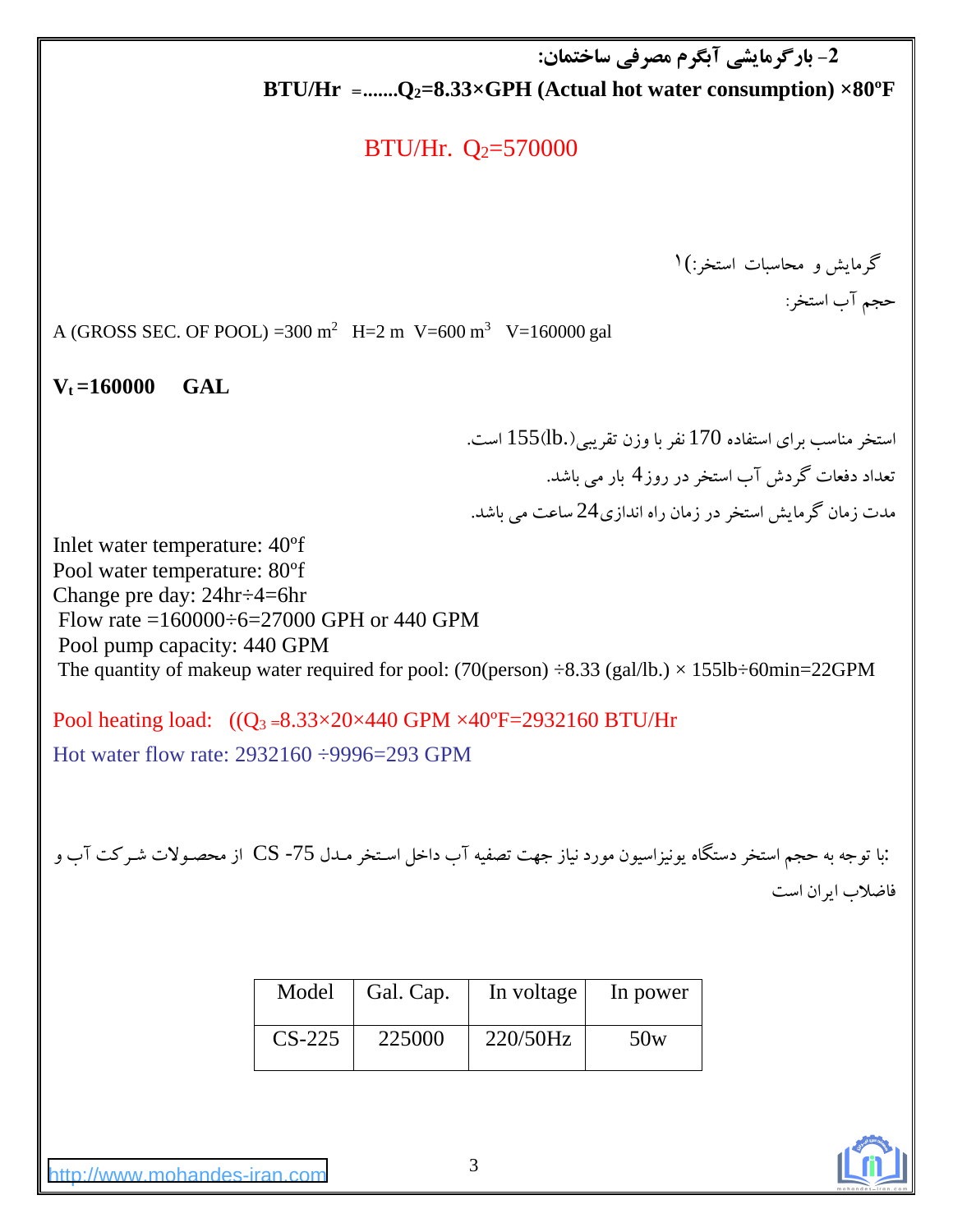گرمایش و محاسبات استخر کودکان:)١ حجم آب استخر:

 $V=16 \text{ m}^3$   $V=4200 \text{ gal}$ 

 $V_t = 4200$  GAL

تعداد دفعات گردش آب استخر در روز6 بار می باشد. مدت زمان گرمایش استخر در زمان راه اندازی24 ساعت می باشد.

Inlet water temperature: 40ºf Pool water temperature: 80ºf Change pre day: 24hr÷6=4hr Flow rate =4200÷4=1050 GPH or 18 GPM Pool pump capacity: 18 GPM

Pool heating load:  $((Q_3 = 8.33 \times 20 \times 18 \text{ GPM} \times 40\text{°F} = 120000 \text{ BTU/Hr})$ Hot water flow rate: 120000 ÷9996=12 GPM

 :با توجه به حجم استخر دستگاه یونیزاسیون مورد نیاز جهت تصفیه آب داخل استتخر متد -75 CS از محصتوتت شترکت آب و فاضالب ایران است

| Model   | Gal. Cap. | In voltage | In power |
|---------|-----------|------------|----------|
| $CS-75$ | 75000     | 220/50Hz   | 30w      |

حجم آب جکوزی :

 $V=6 \text{ m}^3$  V=1600 gal

تعداد دفعات گردش آب جکوزی در روز48 بار می باشد. مدت زمان گرمایش جکوزی در زمان راه اندازی2 ساعت می باشد.

Inlet water temperature: 40ºf Whirlpool water temperature: 100ºf

<http://www.mohandes-iran.com>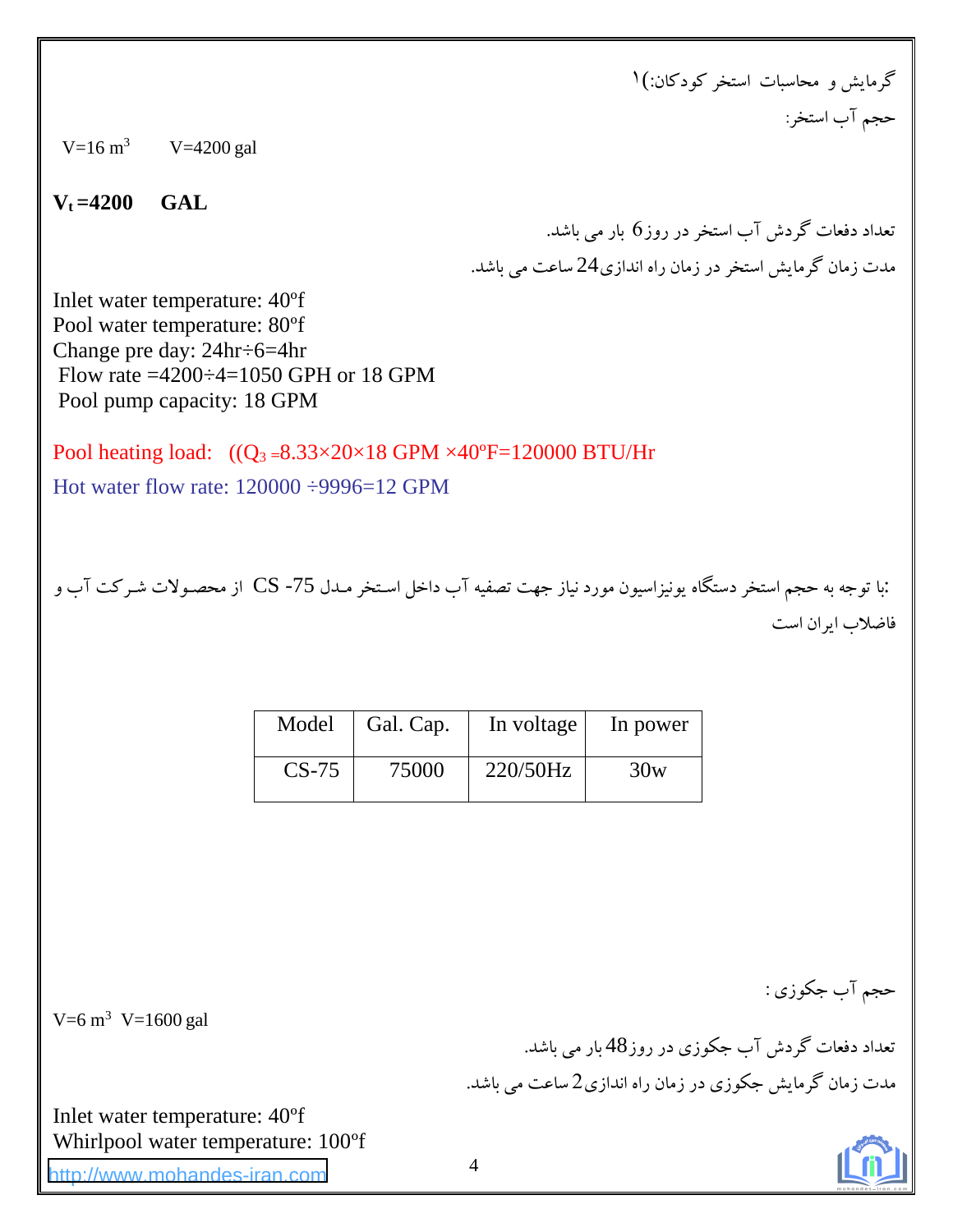Change pre day: 24hr÷48=0.5hr Flow rate =1600÷0.5=3200 GPH or 53 GPM Whirlpool pump capacity: 53 GPM The quantity of makeup water required for whirlpool: 10(person× (155lb /8.33(lb/gal)/60) =3 GPM

Whirlpool heating load:  $((Q_3 = 8.33 \times 15 \times 53 \text{ GPM} \times 60^\circ \text{F} = 400000 \text{ BTU/Hr})$ Hot water flow rate: 400000÷9996=40 GPM

: با توجه به حجم جکوزی دستگاه یونیزاسیون مورد نیاز جهت تصفیه آب داخل جکوزی مدل 75-CS از محصولات شـرکت آب و فاضالب ایران است.

| Model   | Gal. Cap. | In voltage | In power |
|---------|-----------|------------|----------|
| $CS-75$ | 75000     | 220/50Hz   | 30w      |

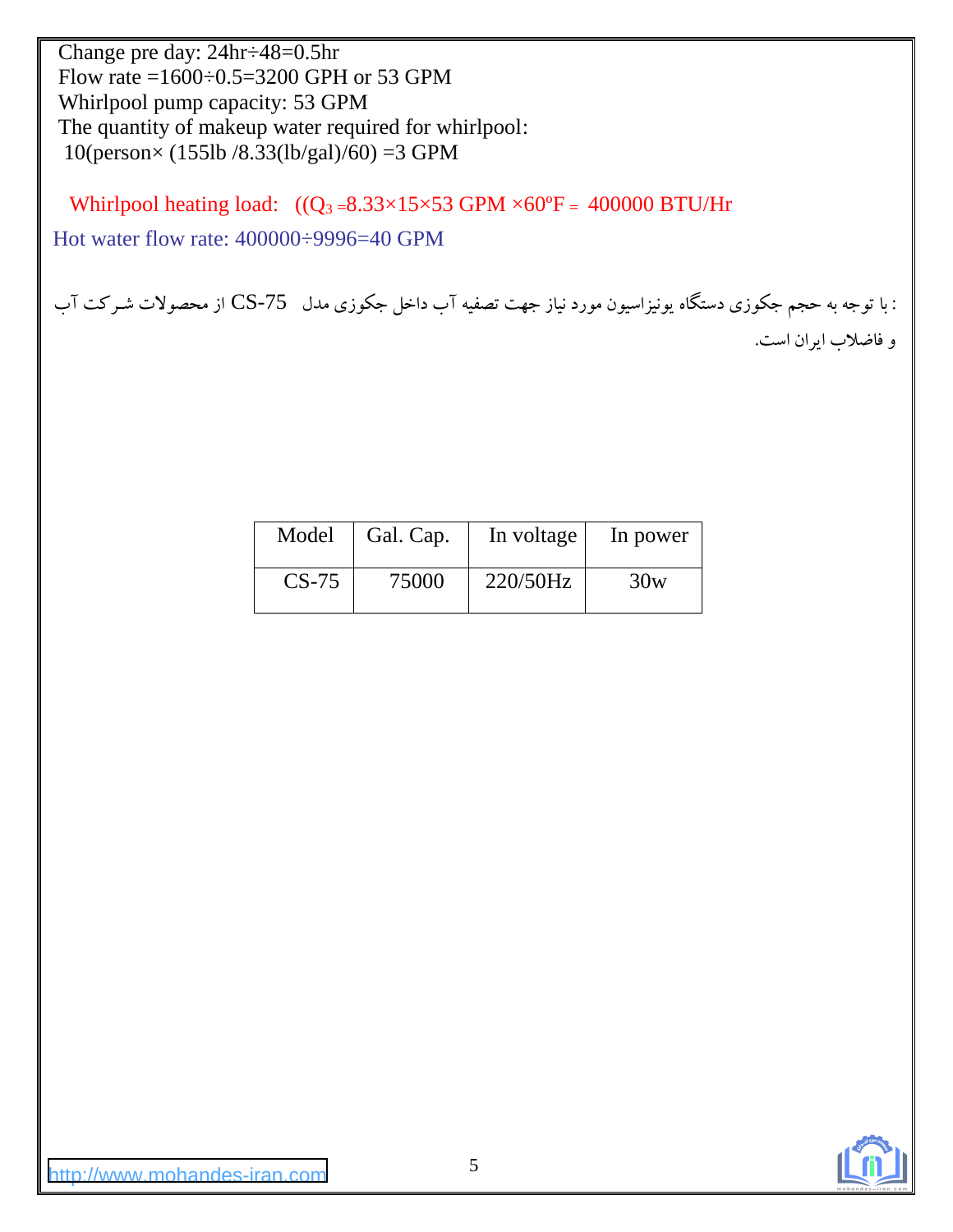Total heating load =  $(Q_1 + Q_2 + Q_3 + Q_4)$  =4760000 BTU/Hr.

1.1: safety factor for piping heat loss

Two boilers to be used in project, each boiler should have a heat capacity equal to:

 $(Q_{B(1)}$ + Q<sub>B(2)</sub>=4760000×0.66=3350000 BTU/Hr (840000 Kcal/hr)

To be considered two boiler : MODEL (HW10) -Manufacture made HARARATGOSTAR) EFF=85% & WATER PRESSER LOSS=2 FT. W

| مشخصات دیگ  آبگرم فولادی |                             |  |        |                                               |                |             |  |  |
|--------------------------|-----------------------------|--|--------|-----------------------------------------------|----------------|-------------|--|--|
| وزن ديگ                  |                             |  |        | حجم آبگیر دیگ   قطر دودگش   عرض دیگ   طول دیگ | ظرفیت دیگ      | ا مدل       |  |  |
|                          | 4650 KG   2950 mm   1700 mm |  | 30 CM. | 4000 LIT.                                     | 1000000        | <b>HW10</b> |  |  |
|                          |                             |  |        |                                               | <b>KCAL/HR</b> |             |  |  |

**-5انتخاب مشعل** 

Burner heat capacity:  $Q_B$  (Btu/hr.)  $\div$  0.85(efficiency) =3350000 $\div$ 0.85=4000000 Btu/hr

The required gas amount of burner =  $4000000$  Btu/hr  $\div 1055$  Btu/ft<sup>3</sup> =  $4000$  ft<sup>3</sup>/hr

To be considered two double fuel burner: MODEL (DP-2A -Manufacture made IRAN RADIATOR

|         | <b>GAS BURNER SPECIFICATION</b>                                                                                                           |      |         |    |      |      |  |  |
|---------|-------------------------------------------------------------------------------------------------------------------------------------------|------|---------|----|------|------|--|--|
| Model   | <b>Electrical.SI</b><br><b>Min.Gas Pressure</b><br><b>Combustion Chamber Pressure</b><br><b>Motor Power</b><br><b>Gas Train</b><br>Output |      |         |    |      |      |  |  |
|         | Btu/hr                                                                                                                                    | mbar | V/Ph/Hz | ΚW | Inch | mbar |  |  |
| $DP-2A$ | 4000000<br>211<br>220/1/50<br>20<br>2.2<br>10                                                                                             |      |         |    |      |      |  |  |

### **-6 انتخاب منبع کوئلی**

#### Hot water tank capacity: 1500 LIT

To be considered two tank: MODEL (1500LIT) -Manufacture made HARARAT GOSTAR Domestic hot water flow rate in each tank: 380 GPH To be considered: Heat exchanger Model (TCWH-1036) Manufacture made Hararat Gostar

| <b>DOMESTIC HOT WATER GENERATOR (H.EX) SPECIFICATION</b> |                                                                                    |              |                        |     |  |     |  |
|----------------------------------------------------------|------------------------------------------------------------------------------------|--------------|------------------------|-----|--|-----|--|
| <b>Model</b>                                             | FLOW RATE HEATING SURFACE LENGTH<br>PRE.DROP<br>BOILER.H.W.FLOW RATE<br>DIAMETER.G |              |                        |     |  |     |  |
|                                                          | <b>GPH</b>                                                                         | <b>SO.FT</b> | $\mathbb{C}\mathbf{M}$ | CM  |  | GPM |  |
| <b>TCWH-1036</b>                                         | 380                                                                                | 42           | <b>240</b>             | 112 |  | 25  |  |

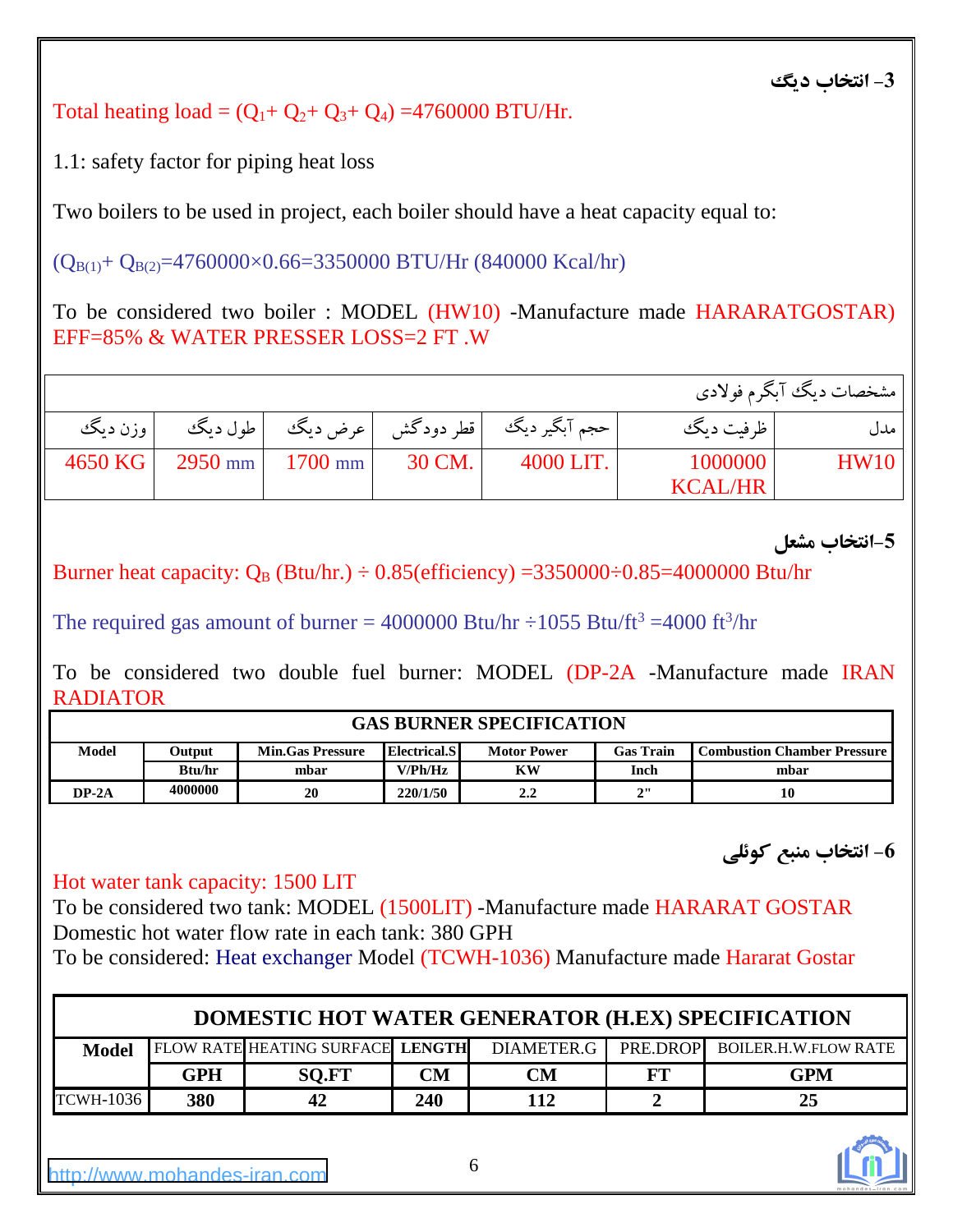**-7 محاسبه حجم منبع انبساط باز جهت گرمایش**

$$
V_t = 2 \times \left( V_s \left( \frac{v_2}{v_1} - 1 \right) - 3\alpha \Delta T \right)
$$

 $V_t$ = Volume of expansion tank (gal)

 $V_s$  = Volume of water in system (gal)

 $v_2$ = specific volume of water at higher temperature ( $\frac{f}{f}/h$ *ft*  $\overline{1}$  $\frac{3}{1}$ )

 $v_1$ = specific volume of water at lower temperature ( $\frac{df}{db}$ *ft*  $\overline{1}$  $\frac{3}{1}$ )

 $T_1$ = Lower temperature of system (T<sub>ambient</sub>)

 $T_2$ = Higher temperature of system

 $\alpha$ = Liner Coefficient of thermal expansion,  $\lim_{n \to \infty}$ *in* .°

 $\alpha$  = 6.5  $\times$  10<sup>-6</sup> for steel pipe

 $\alpha = 9.5 \times 10^{-6}$  for copper pipe

 $V_t$  (actual) =  $V_t \times A$ 

A: 10 percent excess volume for storage water system.

For 
$$
\begin{cases}\n= 1.03058 & \frac{v_2}{v_1} \\
T_2 = 180 \text{ }^{\circ}\text{F} \\
V_s = 100 \text{ gal}\n\end{cases}
$$
  $T_1 = 40.50^{\circ}\text{F}$ 

SLOVE: TO BE:

Volume of water in system (Vs) =2000 gal (نمونه های پروژه اساس بر (  $2000 \div 100 = 20 \rightarrow V_T = 20 \times 23.15$ Lit=500lit  $V_t$  (actual) = 500 lit

To be considered: ONE UNIT Open Expansion Tank:  $V_{T1=}$  500LIT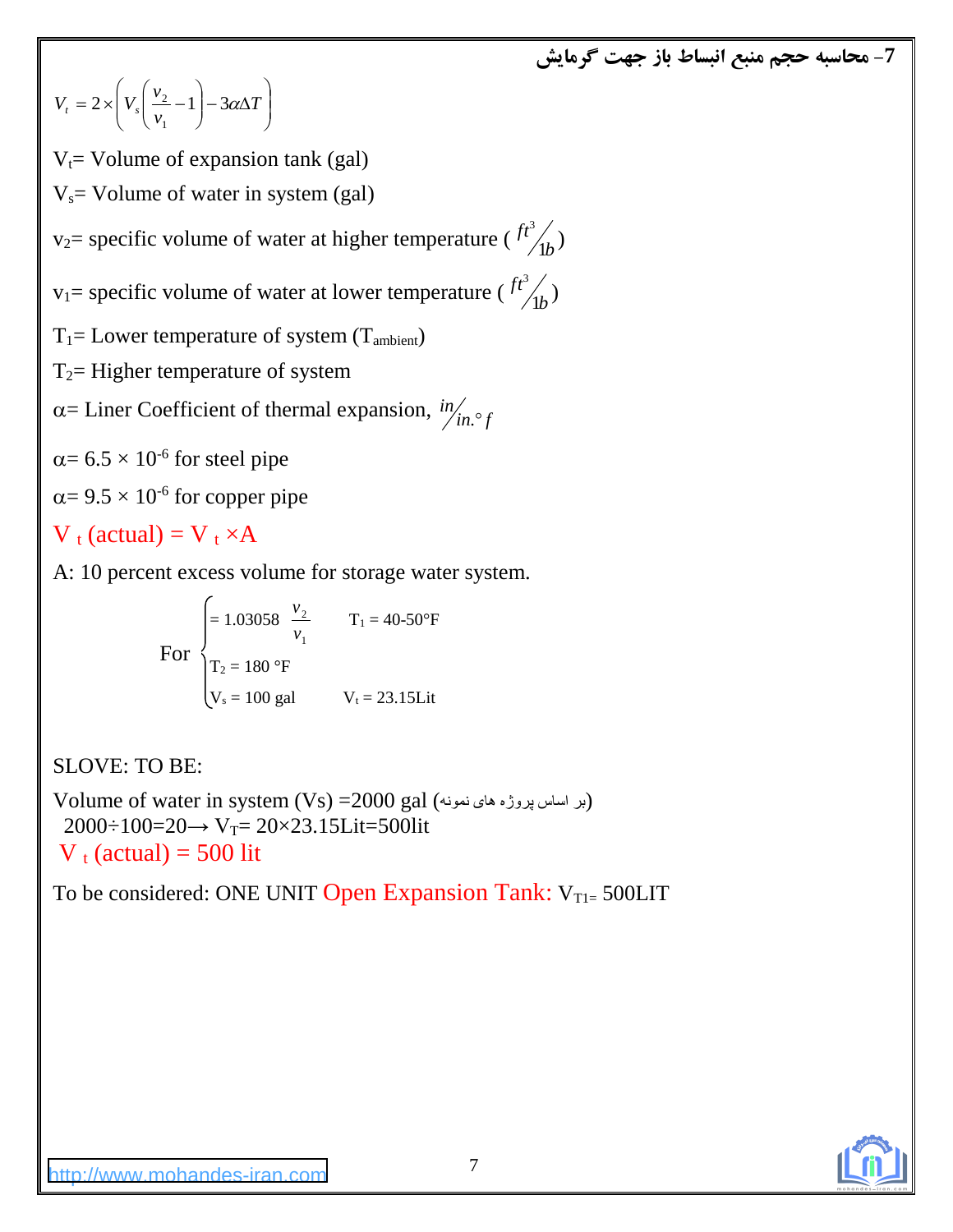**-1 انتخاب پمپ آب گرم برای هواساز و دستگاه های گرمایشی:**

**ج- محاسبات انتخاب پمپ ها** 

 $Q_{\text{Hot}} = 800000 \text{ Btu/hr.} \div 9996 = 80 \text{ GPM}$ 

To be used two pump (one pump is stand by) with flow rate equal to  $= 80$  GPM $= 18$  m<sup>3</sup>/hr Total pump head =  $Piping$  (P.D) +BOILER +AHU+Header (P.D)=300ft×0.075+5ft+5ft+10ft=43 ft

|                     | دو دستکاه پمپ زمینی ساخت کراندفوس با مشخصات زیر انتخاب می کنیم: |
|---------------------|-----------------------------------------------------------------|
| فلنچ ورودی : "11/2  | NB 32-125.1/110 :مدل:                                           |
| فلنچ خروجي: "11/4   | قدرت موتور: 1.1kw                                               |
| قطر پروانه :------  | دور موتور: 2900rpm                                              |
| $Q = 18m^3/h$ : دبی | $H = 13m$ هدپمپ:                                                |
|                     |                                                                 |

**-2 انتخاب پمپ جهت منبع کوئلی**

Q= (510000 Btu/hr.) ÷9996= 51GPM

To be used Two pump (one pump is stand by) with flow rate equal to=51GPM=12  $m^3/hr$ . Total pump head= Piping (P.D) +Boiler (P.D) +Heat exchanger (hot water generator) (P.D) +Header (P.D) =50 ft×0.075+5+2ft (max) +6ft. =20 ft=6 m.H<sub>2</sub>o

| دو دستگاه پمپ خطی ساخت کارخانه گراندفوس با مشخصات زیر انتخاب می کنیم: |                           |
|-----------------------------------------------------------------------|---------------------------|
| فلنچ ورودی : "1, $1/2$                                                | $NB-32-125/142$ .مدل:     |
| فلنچ خروجي: "1, 1/4                                                   | قدرت موتور:kW 3           |
| قطر پروانه : ––                                                       | دور موتور: 2900 rpm       |
| $Q=12 \text{ m}^3/\text{hr.}$ : دبی                                   | $H = 6 \text{ m}$ : هدېمپ |

**-3 انتخاب پمپ برگشت آب گرم مصرفی** Total fixture unit (domestic hot water) =60F.U For 20FU compute 1G.P.M 60FU÷20F.U=3G.P.M Total pump head= Piping (P.D) +Hot water generator (P.D) +Header (P.D) =200ft×0.075

 $+1$ (max)  $+4$ ft=20ft=7 m.H<sub>2</sub>o

| دو دستگاه پمپ خطی ساخت کارخانه گراندفوس با مشخصات زیر انتخاب می کنیم: |                    |
|-----------------------------------------------------------------------|--------------------|
| فلنچ ورودی : "1                                                       | $UPS-25-80$ مدل:   |
| فلنچ خروجي: "1                                                        | قدرت موتور:0.2 hp  |
| قطر پروانه : ––                                                       | دور موتور: 1450rpm |
| $Q=3$ GPM :دبی                                                        | $H = 20$ ft مديمپ: |

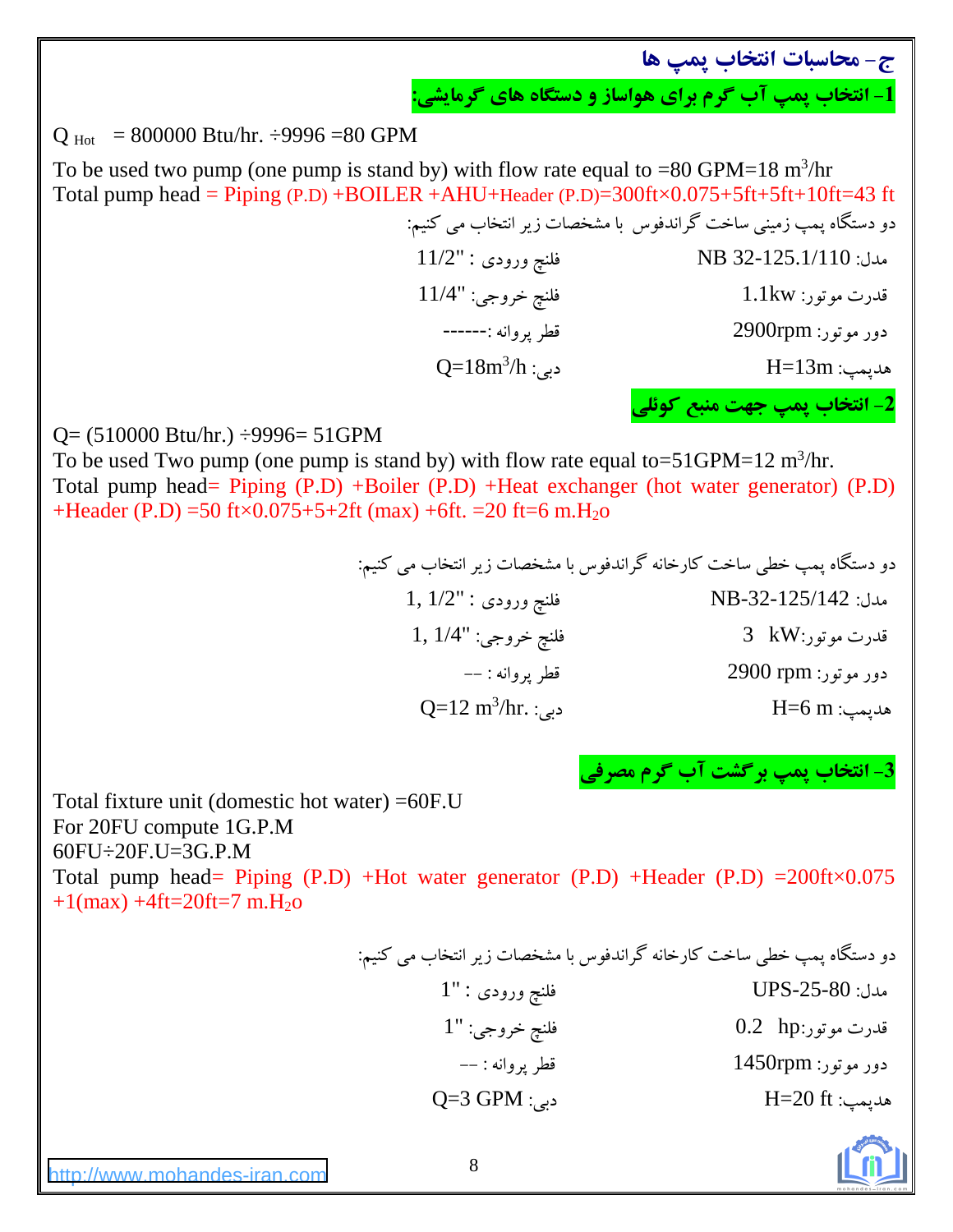**-5 انتخاب پمپ گرمایش جکوزی و استخر) از دیگ به مبدلها(** Whirlpool heating load:  $Q_4 = 8.33 \times 15 \times 217$  GPM  $\times 60^\circ$ F = 400000 BTU/hr. Pool heating load:  $Q_3 = 8.33 \times 20 \times 512$  GPM  $\times 40^{\circ}F = 3050000$  Btu/hr. Hot water flow rate: 3450000 ÷9996=345 GPM To be used two pump (one pump is stand by) with flow rate equal to  $=345$  GPM $=79$  m<sup>3</sup>/hr Total pump head= Piping (P.D) +Boiler (P.D) + Whirlpool Heat exchanger (P.D) +3 Control V.  $(P.D)$  +Header  $(P.D)$  =100 ft×0.075+5+4ft (max) +10+ 10 ft. =36.5 ft ×1.1=40 ft=11 m.H<sub>2</sub>o دو دستگاه پمپ زمینی ساخت شرکت پمپ ایران با مشخصات زیر انتخاب می کنیم:  $21/2$ " : فلنچ ورودی : "NB-65-125/127 قدرت موتور: kw5.5 فلنچ خروجی: "2 دور موتور: rpm2900 قطر پروانه -----:  $Q=80 \text{ m}^3/\text{h}$ : دبی  $H = 12m$  :مديمي **-7 انتخاب پمپ جهت مدار تصفیه و گرمایش جکوزی** Whirlpool pump capacity: 53 GPM To be used two pump with flow rate equal to=53 GPM=12 m<sup>3</sup>/hr Total pump head= Piping (P.D) + Sand filter (P.D) + Whirlpool Heat exchanger (P.D) +Header  $(P.D) =150$  ft $\times$ 0.075+30ft+5ft (max) +6 ft=52ft=16 m.H<sub>2</sub>o دو دستگاه پمپ زمینی ساخت شرکت پمپ ایران با مشخصات زیر انتخاب می کنیم: مدل: NB32-125-1 1/4" فلنچ ورودی : "11/4 قدرت موتور: kw 1.5 فلنچ خروجی: "11/2 دور موتور: rpm2900 قطر پروانه -----:  $Q=12 \text{ m}^3/\text{h}$  : دبی  $H = 17m$  :مديمپ **-7 انتخاب پمپ جهت مدار تصفیه و گرمایش استخر** Whirlpool pump capacity: 440 GPM To be used two pump (one pump is stand by) with flow rate equal to=440 GPM=100  $m^3/nr$ Total pump head= Piping (P.D) + Sand filter (P.D) + pool Heat exchanger (P.D) +Header (P.D)  $=300$ ft×0.075+30ft+5 ft (max) +6 ft=63ft=20 m.H<sub>2</sub>o دو دستگاه پمپ زمینی ساخت شرکت پمپ ایران با مشخصات زیر انتخاب می کنیم:

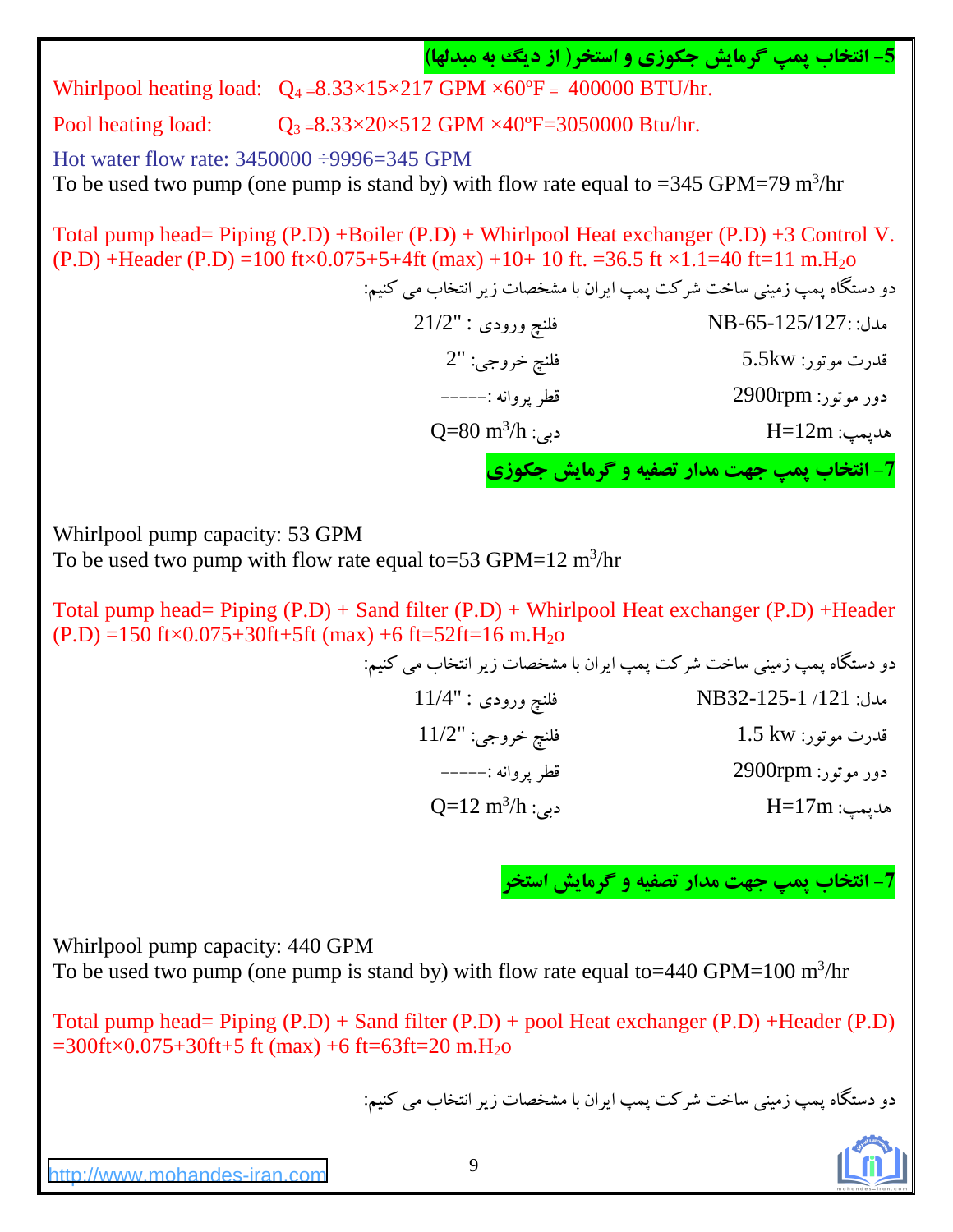$Q=100m^3/h$ : دبی

 مد : /137 65-125NB فلنچ ورودی : "21/2 قدرت موتور: kw 7.5 فلنچ خروجی: "2 دور موتور: rpm1450 قطر پروانه ------:

 $H = 23.5m$  :مدیمپ

**-8 انتخاب پمپ جهت نازلهای جکوزی**

Total flow rate of water jets: 15 GPM ×16=240GPM

To be used one pump with flow rate equal to=240GPM $\approx$ 56 m<sup>3</sup>/hr

Total pump head= Piping  $(P.D)$  + Water jets output  $P +$  pressure required for water resistance +Header (P.D) =150ft×0.075+50+15ft (max) +10ft=86ft ×1.1=95ft=29 m.H<sub>2</sub>o

|                                     | یک دستگاه پمپ زمینی ساخت شرکت پمپ ایران با مشخصات زیر انتخاب می کنیم: |
|-------------------------------------|-----------------------------------------------------------------------|
| فلنچ ورودی : "2 $1/2$               | $NB50-160/150$ مدل:                                                   |
| فلنچ خروجي: "2                      | قدرت موتور: 7.5 kw                                                    |
| قطر پروانه :------                  | دور موتور: 1450rpm                                                    |
| $Q = 55 \text{ m}^3/\text{h}$ : دبی | $H = 29 \text{ m}$ هدپمپ:                                             |

**-9 انتخاب پمپ جهت مدار تصفیه و گرمایش استخرکودکان**

Child pool pump capacity: 18 GPM To be used two pump (one pump is stand by) with flow rate equal to=18 GPM=4  $m^3$ /hr

Total pump head= Piping  $(P.D)$  + Sand filter  $(P.D)$  + pool Heat exchanger  $(P.D)$  + Header  $(P.D)$  $=150$  ft×0.075+30ft+5 ft (max) +6 ft=52 ft=16 m.H<sub>2</sub>o

> دو دستگاه پمپ زمینی ساخت شرکت پمپ ایران با مشخصات زیر انتخاب می کنیم:  $11/4$ " : فلنچ ورودی : "11/4 $\text{TP32-230}$  قدرت موتور: kw 0.75 فلنچ خروجی: "11/4 دور موتور: rpm1450 قطر پروانه -----:  $Q=4 m^3/h$  : دىي  $H = 17m$  :مديمپ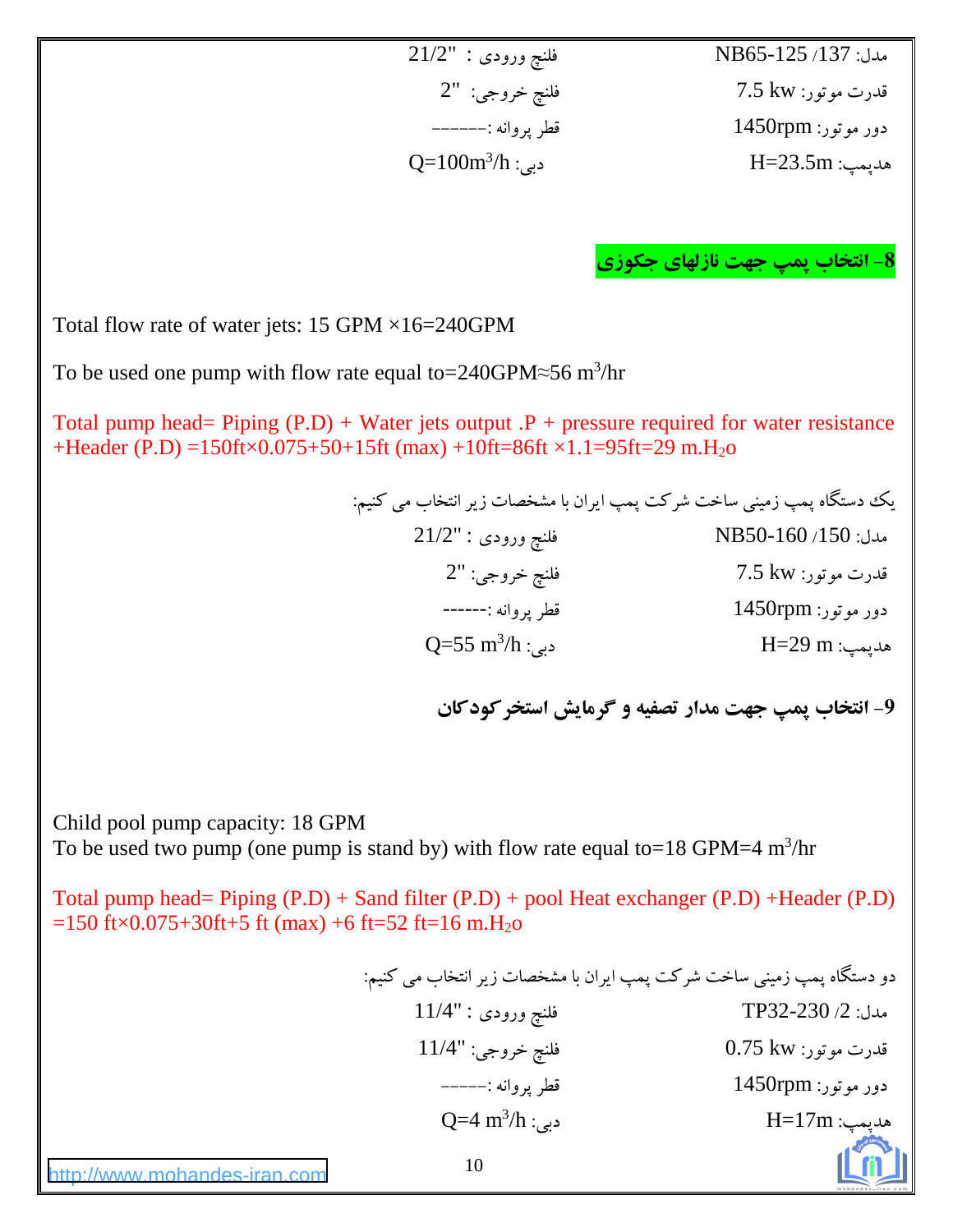**-10 انتخاب پمپ جهت مدار تصفیه حوضچه آب سرد**

Change pre day: 24hr÷4=6hr Flow rate  $=700 \div 6=117$  GPH or 2 GPM Cold water pump capacity: 2 GPM To be used one pump with flow rate equal to= $2$  GPM= $0.5$  m<sup>3</sup>/hr

Total pump head= Piping (P.D) + Sand filter (P.D) + pool Heat exchanger (P.D) +Header (P.D)  $=150$  ft×0.075+30ft+5 ft (max) +6 ft=52 ft=16 m.H<sub>2</sub>o

دو دستگاه پمپ زمینی ساخت شرکت پمپ ایران با مشخصات زیر انتخاب می کنیم: مد : /2 32-160TP فلنچ ورودی : "11/4 قدرت موتور: kw 0.55 فلنچ خروجی: "11/4 دور موتور: rpm1450 قطر پروانه -----: Q=0.5 m<sup>3</sup> /h :دبی H=16m :هدپمپ

**د- محاسبات انتخاب مبدلهای حرارتی وفیلتر شنی**

**-1 انتخاب مبدل حرارتی استخر** 

Tube :  $(T_{in} = 40^{\circ} \text{F}, \text{Tout} = 80^{\circ} \text{F}, \text{GPM} = 440)$ Shell:  $(T_{in} = 180^\circ \text{F}, \text{Tout} = 160^\circ \text{F}, \text{GPM} = 293)$ Pool heating load:  $Q_3 = 8.33 \times 20 \times 440$  GPM  $\times 40$ <sup>o</sup> F = 2930000 Btu/hr.

To be used two heat exchanger with capacity equal to=2930000 BTU/hr. Select heat exchanger: MODEL-(WU-89-24 TYPE (A) From Manufacture TEHRANMOBADEL

| <b>POOL HEAT EXCHANGER SPECIFICATION</b> |            |                       |      |                                          |             |      |  |
|------------------------------------------|------------|-----------------------|------|------------------------------------------|-------------|------|--|
| <b>Sell velocity</b>                     | Shell(P.D) | <b>Fouling factor</b> |      | Tube (P.D)  Heating area   QTY   F.F.C.C |             |      |  |
| <b>FPS</b>                               | FT.W       |                       | FT.W |                                          | <b>UNIT</b> |      |  |
| 2.5                                      |            | 0.001                 |      | 24                                       |             | 1.45 |  |

**-2 انتخاب مبدل حرارتی استخر کودکان**

Tube :  $(T_{in} = 40^{\circ} \text{F}, \text{Tout} = 80^{\circ} \text{F}, \text{GPM} = 108)$ Shell :( $T_{in} = 180^\circ$  F, Tout=160 $^\circ$  F, GPM=72)

Pool heating load:  $Q_3 = 8.33 \times 20 \times 108$  GPM  $\times 40^{\circ}$ F=720000 Btu/hr.

To be used One heat exchanger with capacity equal to=2930000 BTU/hr.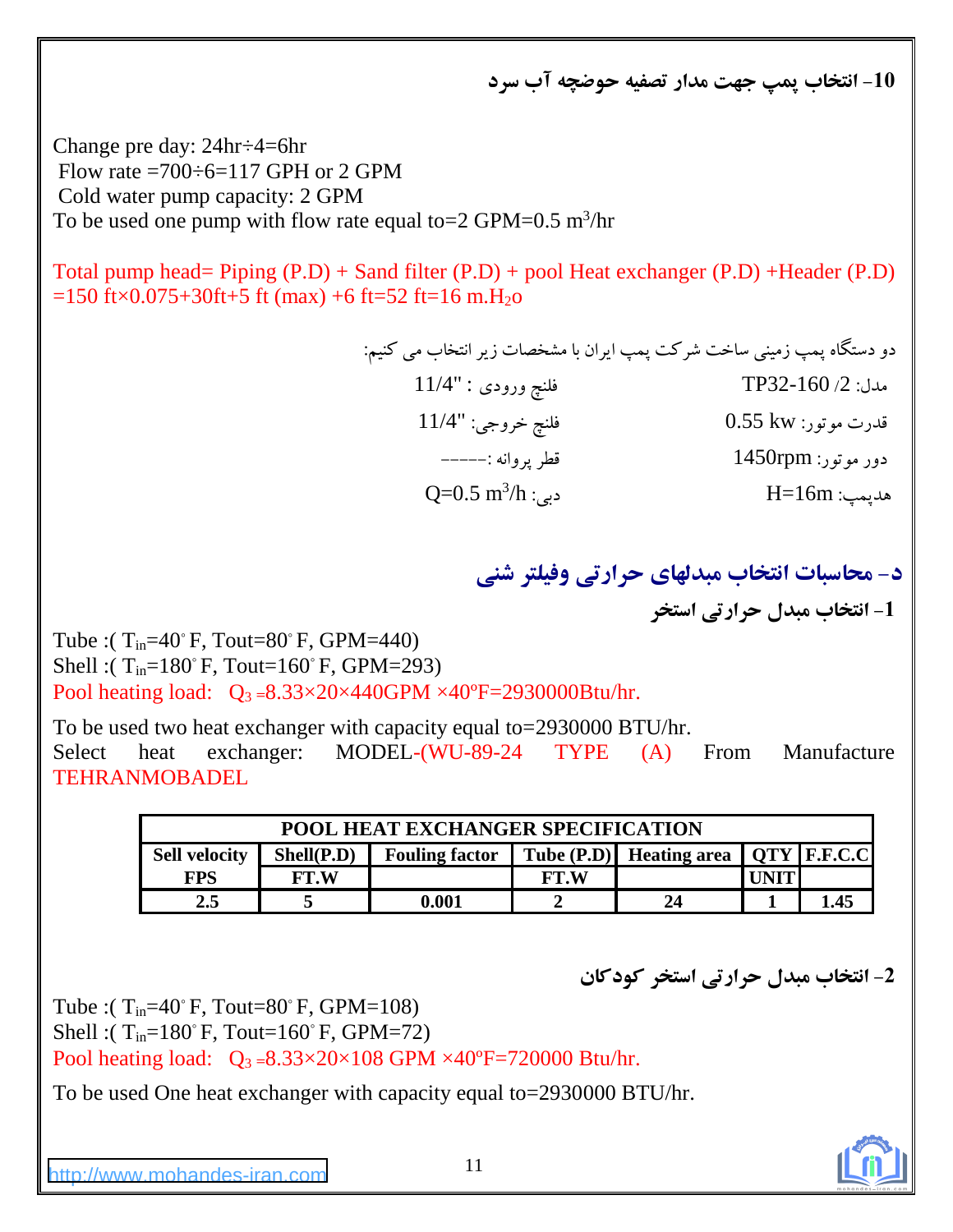Select heat exchanger: MODEL-(WU-63-23 TYPE (A) From Manufacture TEHRANMOBADEL

| <b>POOL HEAT EXCHANGER SPECIFICATION</b> |                                                                                   |       |             |    |             |      |  |
|------------------------------------------|-----------------------------------------------------------------------------------|-------|-------------|----|-------------|------|--|
| <b>Sell velocity</b>                     | Tube (P.D)  Heating area   QTY   F.F.C.C  <br>Shell(P.D)<br><b>Fouling factor</b> |       |             |    |             |      |  |
| FPS                                      | FT.W                                                                              |       | <b>FT.W</b> |    | <b>UNIT</b> |      |  |
| 2.5                                      |                                                                                   | 0.001 |             | 24 |             | 1.45 |  |

**-3 انتخاب مبدل حرارتی جکوزی**

Tube :( $T_{in} = 40^\circ$  F, Tout=100 $\degree$  F, GPM=107) Shell :( $T_{in} = 180^\circ$  F, Tout=160° F, GPM=80) Whirlpool heating load:  $Q_4 = 8.33 \times 15 \times 107$  GPM  $\times 60^\circ$ F = 800000 BTU/Hr

To be used one heat exchanger with capacity equal to=800000 BTU/Hr Select heat exchanger: MODEL-(WU-64-23)) From Manufacture khan Iran

| <b>POOL HEAT EXCHANGER SPECIFICATION</b> |                                                                                    |       |      |    |  |     |  |  |  |  |
|------------------------------------------|------------------------------------------------------------------------------------|-------|------|----|--|-----|--|--|--|--|
| <b>Sell velocity</b>                     | Heating area   QTY   F.F.C.C  <br>Tube(P.D)<br>Shell(P.D)<br><b>Fouling factor</b> |       |      |    |  |     |  |  |  |  |
| FPS                                      | FT.W                                                                               |       | FT.W |    |  |     |  |  |  |  |
| 2.5                                      | 3.5                                                                                | 0.001 |      | 38 |  | .45 |  |  |  |  |

F.F.C.C= Fouling factor correctionCoefficient

**-4 انتخاب فیلتر شنی جهت استخر**

Change pre day: 24hr÷4=6hr Flow rate =160000÷6=27000GPH or 440 GPM The required sand filter – bed area= $440$ GPM $\div 10$ gal/ (min.ft<sup>2</sup>) = 44 ft<sup>2</sup> To be used two sand filter with flow rate &bed area equal to=220 GPM& 22 ft<sup>2</sup>

*To be considered: MODEL (SAF-170) -Manufacture made SAF AB IRAN*

|              | <b>Dimension</b>          |     |                |    |             |            | Bed area   Silica.H   Pipe size   Flow rate   Washing flow rate |
|--------------|---------------------------|-----|----------------|----|-------------|------------|-----------------------------------------------------------------|
| <b>Model</b> | Diameter (cm) Height (cm) |     | $\mathbf{M}^2$ | CM | <b>INCH</b> | <b>GPM</b> | GPM                                                             |
| $SAF-170$    | 170                       | 150 | 2.26           | 35 |             | 220        | 250                                                             |

**-5 انتخاب فیلتر شنی جهت جکوزی** 

Change per day: 24hr÷48=0.5hr

Flow rate =6500÷0.5=52000 GPH or 217GPM

The required sand filter – bed area= $217$ GPM $\div 10$ gal/ (min.ft<sup>2</sup>) = $22$ ft<sup>2</sup>

*To be considered: MODEL (SAF-170) -Manufacture made SAF AB IRAN*

|                      | <b>Dimension</b>              |     |                |           |             |     | Bed area Silica.H Pipe size Flow rate Washing flow rate |  |
|----------------------|-------------------------------|-----|----------------|-----------|-------------|-----|---------------------------------------------------------|--|
| <b>Model</b>         | Diameter $(cm)$ Height $(cm)$ |     | $\mathbf{M}^2$ | <b>CM</b> | <b>INCH</b> | GPM | <b>GPM</b>                                              |  |
| ապակ <b>ապակվ</b> թա | mahandes-iran.com             | 150 | 2.26           | 35        |             | 220 | 250                                                     |  |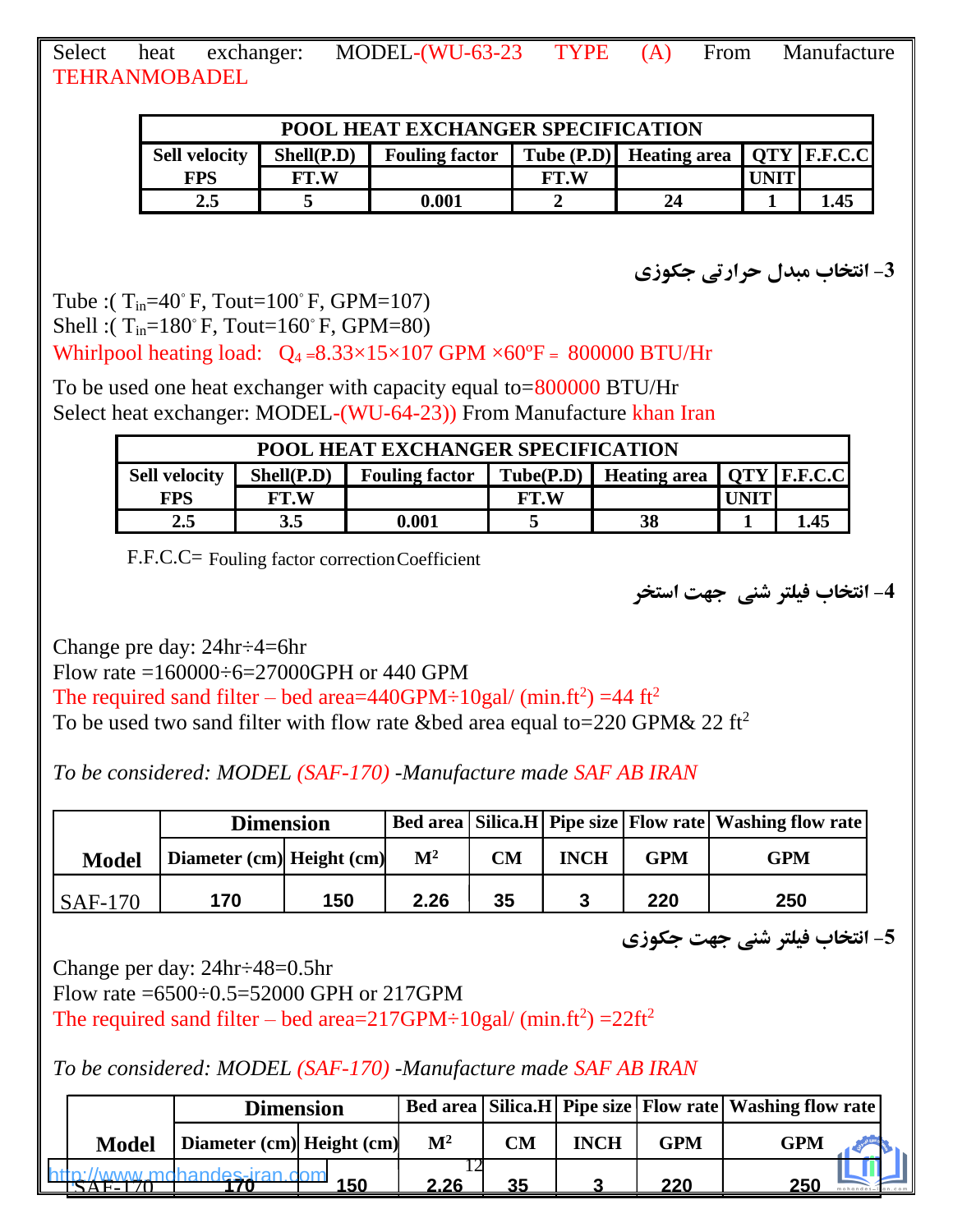**-6 انتخاب فیلتر شنی جهت استخر کودک**

Change per day: 24hr÷6=4 hr Flow rate =26000÷4=6500 GPH or 108 GPM The required sand filter – bed area= $108$  GPM $\div 10$ gal/ (min.ft<sup>2</sup>) = 11 ft<sup>2</sup>

*To be considered: MODEL (SAF-120) -Manufacture made SAF AB IRAN*

|              | <b>Dimension</b>          |     |                |           |             |     | Bed area   Silica.H   Pipe size   Flow rate   Washing flow rate |
|--------------|---------------------------|-----|----------------|-----------|-------------|-----|-----------------------------------------------------------------|
| <b>Model</b> | Diameter (cm) Height (cm) |     | $\mathbf{M}^2$ | <b>CM</b> | <b>INCH</b> | GPM | <b>GPM</b>                                                      |
| $SAF-120$    | 120                       | 150 | 1.13           | 35        | 2.5         | 108 | 250                                                             |

**-7 انتخاب فیلتر شنی جهت حوضچه آب سرد**

Change per day: 24hr÷4=6 hr Flow rate  $=700-6=117$  GPH or 2 GPM The required sand filter – bed area= $2$  GPM $\div 10$ gal/ (min.ft<sup>2</sup>) = $0.2$  ft<sup>2</sup>

*To be considered: MODEL (SAF-120) -Manufacture made SAF AB IRAN*

|              | <b>Dimension</b>          |    |                |    |      |            | Bed area Silica.H Pipe size Flow rate Washing flow rate |
|--------------|---------------------------|----|----------------|----|------|------------|---------------------------------------------------------|
| <b>Model</b> | Diameter (cm) Height (cm) |    | $\mathbf{M}^2$ | CM | INCH | <b>GPM</b> | GPM                                                     |
| $SAF-120$    | 45                        | 50 | 0.159          | 35 | 1.5  |            |                                                         |

**-8 انتخاب سختی گیر** 

Water hardness (PPM)× Washing cycle (hr)×  $60\times$  (GPM)<sup> $\text{`Flow rate}$ </sup> = water softener capacity

17.1

Total flow rate  $=$  water loss in steam boiler  $=1$  GPM Water loss in boiler =  $560$  GPM $\times$ 0.2% = 1 GPM Water hardness=400 PPM

Water hardness (PPM) =70000 grain×  $48$ (hr)× 60 1GPM $\times$ = water softener capacity

یک دستگاه سختی گیر مدل PWS-30 ساخت کارخانه پاکمن با مشخصات زیر انتخاب می کنیم: ft3.5 <sup>3</sup> ظرفیت :Grain 75000 حجم رزین :



17.1